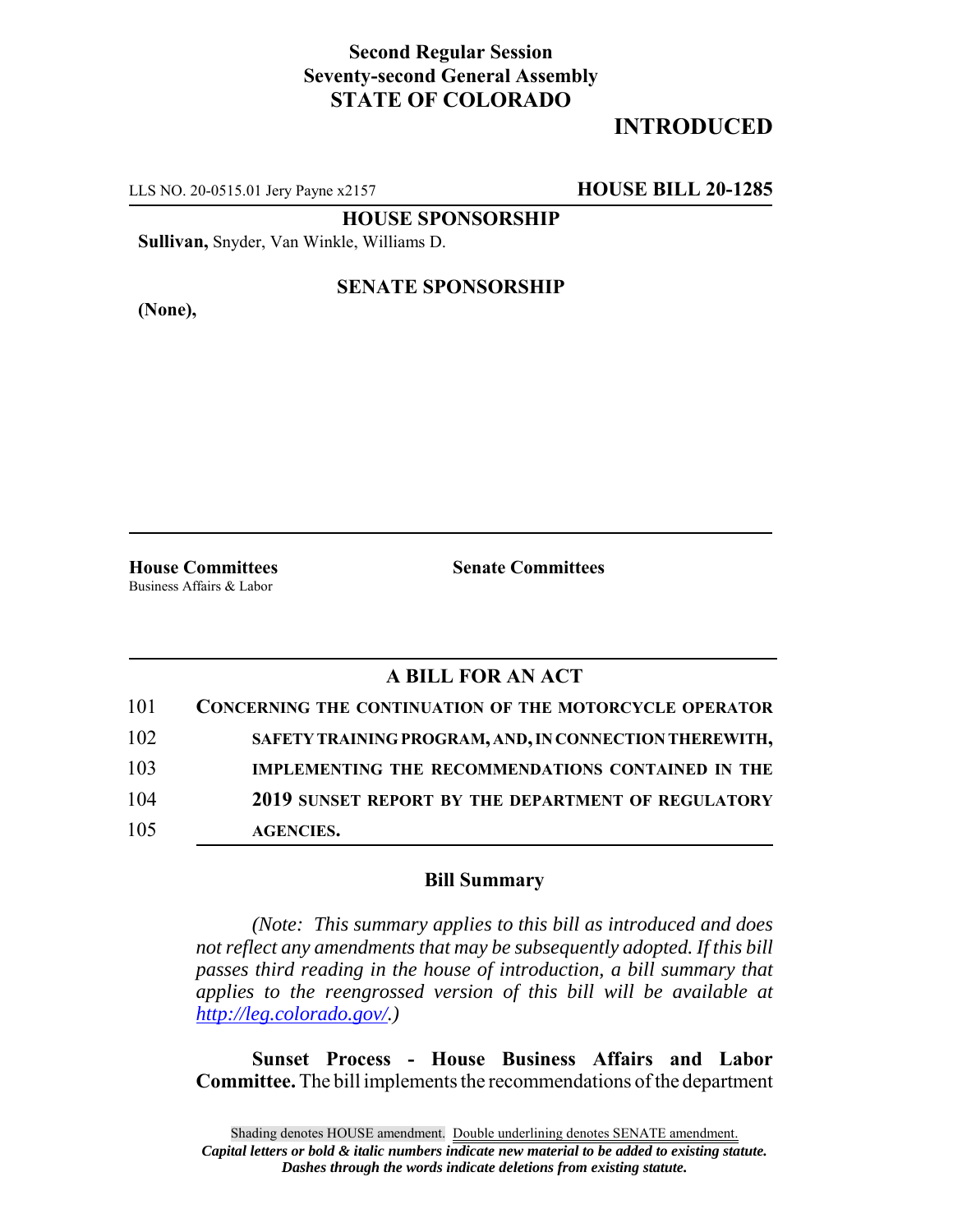of regulatory agencies' sunset review and report of the motorcycle operator safety training (MOST) program by:

- ! Extending the repeal date of the MOST program until September 1, 2025 (**sections 1 and 2** of the bill); and
- ! Removing the requirement that an applicant for a MOST instructor certificate have a license to drive a motorcycle that was issued in Colorado (**section 3**).
- *Be it enacted by the General Assembly of the State of Colorado:*
- **SECTION 1.** In Colorado Revised Statutes, 24-34-104, **repeal**
- 3 (19)(a)(XIII); and **add**  $(26)(a)(IX)$  as follows:
- **24-34-104. General assembly review of regulatory agencies**
- **and functions for repeal, continuation, or reestablishment legislative**
- **declaration repeal.** (19) (a) The following agencies, functions, or both,
- are scheduled for repeal on September 1, 2020:
- (XIII) The motorcycle operator safety training program created in 9 part 5 of article 5 of title 43.
- (26) (a) The following agencies, functions, or both, are scheduled for repeal on September 1, 2025:
- **(IX)** THE MOTORCYCLE OPERATOR SAFETY TRAINING PROGRAM CREATED IN PART 5 OF ARTICLE 5 OF TITLE 43.
- **SECTION 2.** In Colorado Revised Statutes, **amend** 43-5-507 as follows:
- **43-5-507. Repeal of part.** This part 5 is repealed, effective 17 September 1,  $\frac{2020}{2025}$ . Before its THE repeal, this part 5 is scheduled for review in accordance with section 24-34-104.
- **SECTION 3.** In Colorado Revised Statutes, 43-5-503, **amend** (2)
- as follows:
- **43-5-503. MOST instructor requirements and training.** (2) To
- be eligible, each applicant for an instructor certificate must: